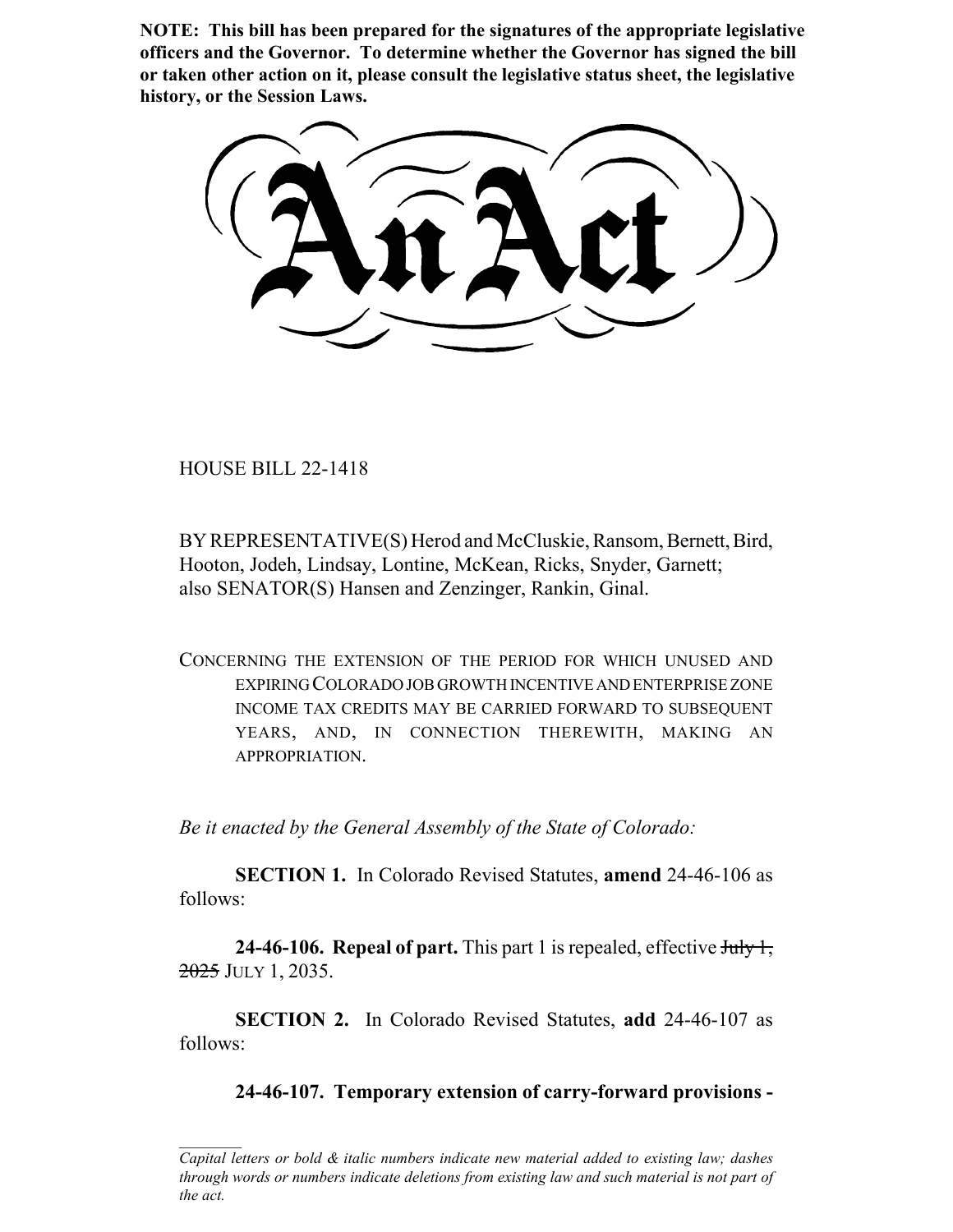**Colorado job growth incentive tax credit - enterprise zone tax credits - definitions - repeal.** (1) AS USED IN THIS SECTION, UNLESS THE CONTEXT OTHERWISE REQUIRES:

(a) "OFFICE" MEANS THE COLORADO OFFICE OF ECONOMIC DEVELOPMENT CREATED IN SECTION 24-48.5-101.

(b) (I) "TAXPAYER" MEANS ANY PERSON DOING BUSINESS IN THE STATE, INCLUDING AN AFFILIATED GROUP, THAT OPERATES IN A STRATEGIC INDUSTRY THAT WAS DISPROPORTIONALLY IMPACTED BY THE COVID-19 PANDEMIC AND EXPERIENCED SIGNIFICANT FINANCIAL HARDSHIP CAUSED BY THE COVID-19 PANDEMIC.

(II) "STRATEGIC INDUSTRY" AND "SIGNIFICANT FINANCIAL HARDSHIP" FOR PURPOSES OF THE DEFINITION OF "TAXPAYER" IN SUBSECTION  $(1)(b)(I)$  OF THIS SECTION SHALL BE DETERMINED BY THE COMMISSION AND THE OFFICE. WHEN DETERMINING SIGNIFICANT FINANCIAL HARDSHIP, ANY FINANCIAL ASSISTANCE OR RELIEF THAT THE TAXPAYER MAY HAVE RECEIVED FROM OTHER SOURCES INCLUDING FEDERAL, STATE, OR LOCAL ASSISTANCE MAY BE CONSIDERED BUT SHALL NOT BE DISPOSITIVE FOR PURPOSES OF ELIGIBILITY.

(2) THE COMMISSION MAY ALLOW A TAXPAYER TO CARRY FORWARD FOR A PERIOD OF FIVE YEARS THE TAX CREDITS SET FORTH IN SECTION 39-22-531 AND IN ARTICLE 30 OF TITLE 39 THAT WOULD OTHERWISE EXPIRE BETWEEN JANUARY 1, 2021, AND DECEMBER 31, 2025; EXCEPT THAT THE AGGREGATE AMOUNT OF ALL TAX CREDITS PERMITTED TO BE CARRIED FORWARD PURSUANT TO THIS SUBSECTION (2) IS ZERO DOLLARS FOR THE FIRST TWO YEARS IN THE FIVE-YEAR PERIOD, TEN MILLION DOLLARS FOR THE THIRD YEAR IN THE FIVE-YEAR PERIOD, AND FIFTEEN MILLION DOLLARS FOR THE FOURTH AND FIFTH YEAR IN THE FIVE-YEAR PERIOD AND THE TAX CREDIT SET FORTH IN SECTION 39-30-103.5 IS NOT ELIGIBLE FOR THE FIVE-YEAR CARRY-FORWARD PERIOD SET FORTH IN THIS SECTION. TAXPAYERS MUST APPLY TO THE COMMISSION AND THE OFFICE PURSUANT TO SUBSECTION (3) OF THIS SECTION FOR APPROVAL TO CARRY FORWARD THE TAX CREDITS AS SET FORTH IN THIS SUBSECTION  $(2)$ .

(3) (a) A TAXPAYER MAY APPLY FOR APPROVAL BY THE COMMISSION TO CARRY FORWARD A TAX CREDIT AS SET FORTH IN SUBSECTION (2) OF THIS SECTION IN ACCORDANCE WITH TIMING, DEADLINES, POLICIES, AND

## PAGE 2-HOUSE BILL 22-1418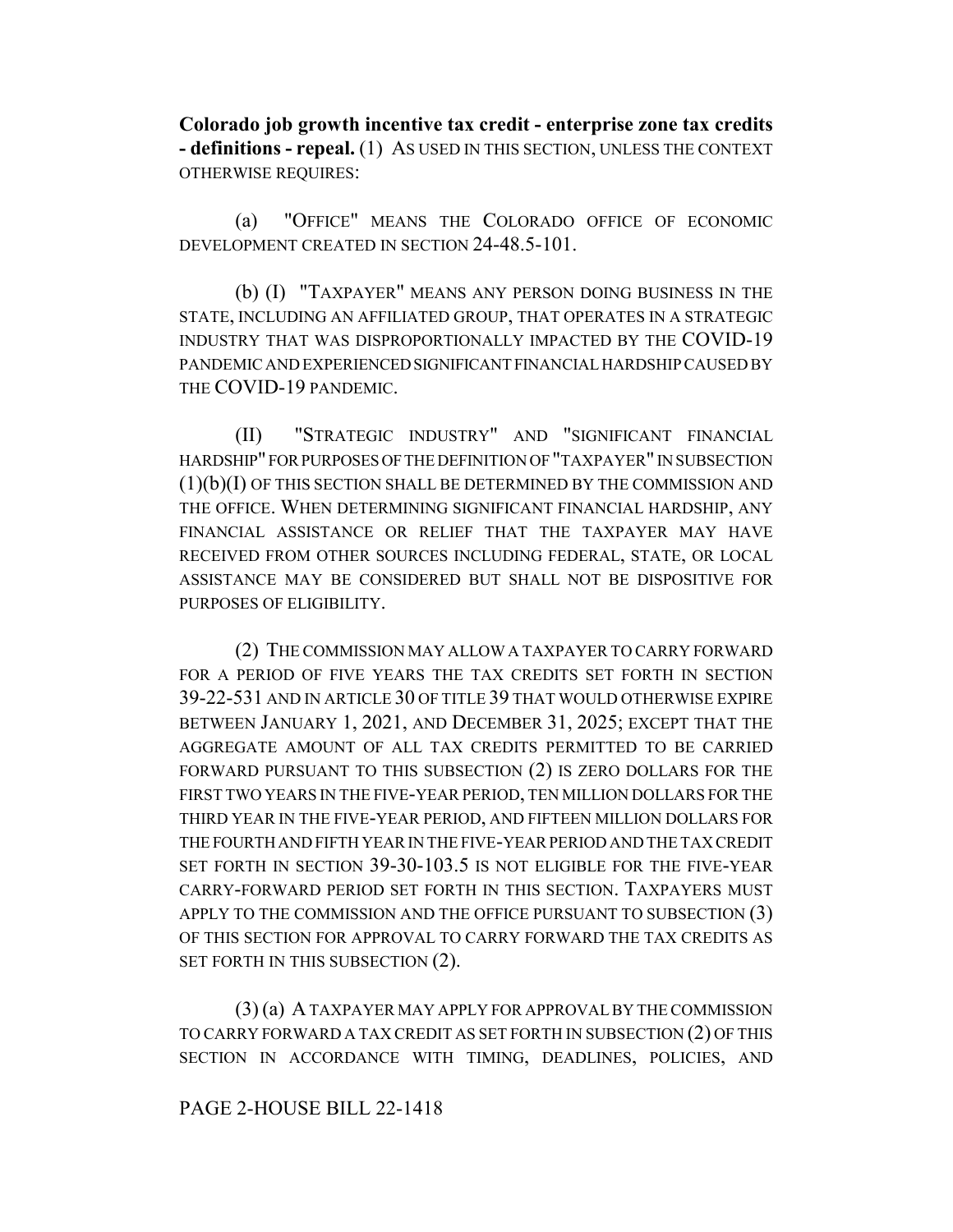PROCEDURES ESTABLISHED BY THE COMMISSION, IN CONSULTATION WITH THE OFFICE, AND AS FOLLOWS:

(I) A TAXPAYER SHALL APPLY ONE TIME TO THE COMMISSION FOR THE EXTENDED CARRY-FORWARD PERIOD SET FORTH IN SUBSECTION (2) OF THIS SECTION AND MUST IDENTIFY IN THE APPLICATION ALL OF THE ANTICIPATED CREDITS THAT THE TAXPAYER REQUESTS TO EXTEND FOR EACH TAX YEAR THAT THE EXTENDED PERIOD APPLIES TO;

(II) AT A MINIMUM, THE APPLICATION MUST INCLUDE CERTIFICATION BY THE TAXPAYER'S PRESIDENT, CHIEF EXECUTIVE OFFICER, OR CHIEF FINANCIAL OFFICER THAT, BASED ON THE TAXPAYER'S CURRENT AND EXPECTED FINANCIAL RESULTS, IT IS ANTICIPATED THAT THE TAXPAYER WILL NOT BE ABLE TO USE THE TAX CREDITS BEFORE THE CREDITS EXPIRE AS THE RESULT OF LOSSES EXPERIENCED DURING TAX YEARS 2020 AND 2021 DUE TO THE COVID-19 PANDEMIC;

(III) THE APPLICATION MUST INCLUDE DOCUMENTATION FROM THE TAXPAYER DEMONSTRATING SIGNIFICANT FINANCIAL HARDSHIP CAUSED BY THE COVID-19 PANDEMIC; AND

(IV) IN CONSULTATION WITH POTENTIAL APPLICANTS, THE COMMISSION AND THE OFFICE SHALL DETERMINE ADDITIONAL APPROPRIATE POLICIES, PROCEDURES, REQUIREMENTS, AND DEADLINES TO ADMINISTER THE APPLICATION PROCESS AND EXTENSION APPROVALS PURSUANT TO THIS SECTION, WHICH MAY INCLUDE ADDITIONAL VERIFICATION PROCEDURES TO DEMONSTRATE THAT APPLICANTS ARE MAKING BONAFIDE REQUESTS FOR THE FIVE-YEAR EXTENSION.

(b) IN CONSULTATION WITH THE OFFICE, THE COMMISSION SHALL RECEIVE, REVIEW, AND APPROVE APPLICATIONS BY TAXPAYERS ON A FIRST COME, FIRST SERVED, ROLLING BASIS. IN ADDITION TO THE APPLICATION REQUIREMENTS SET FORTH IN SUBSECTION  $(3)(a)$  OF THIS SECTION, THE COMMISSION MAY CONSIDER ADDITIONAL ECONOMIC DEVELOPMENT COMMITMENTS TO THE STATE BY THE TAXPAYER IN DETERMINING APPROVAL OF APPLICATIONS INCLUDING:

(I) THE SIZE OF THE TAXPAYER'S CURRENT OPERATION IN THE STATE RELATIVE TO BOTH THE STATE AS A WHOLE AND THE REGION THE TAXPAYER IS BASED IN;

## PAGE 3-HOUSE BILL 22-1418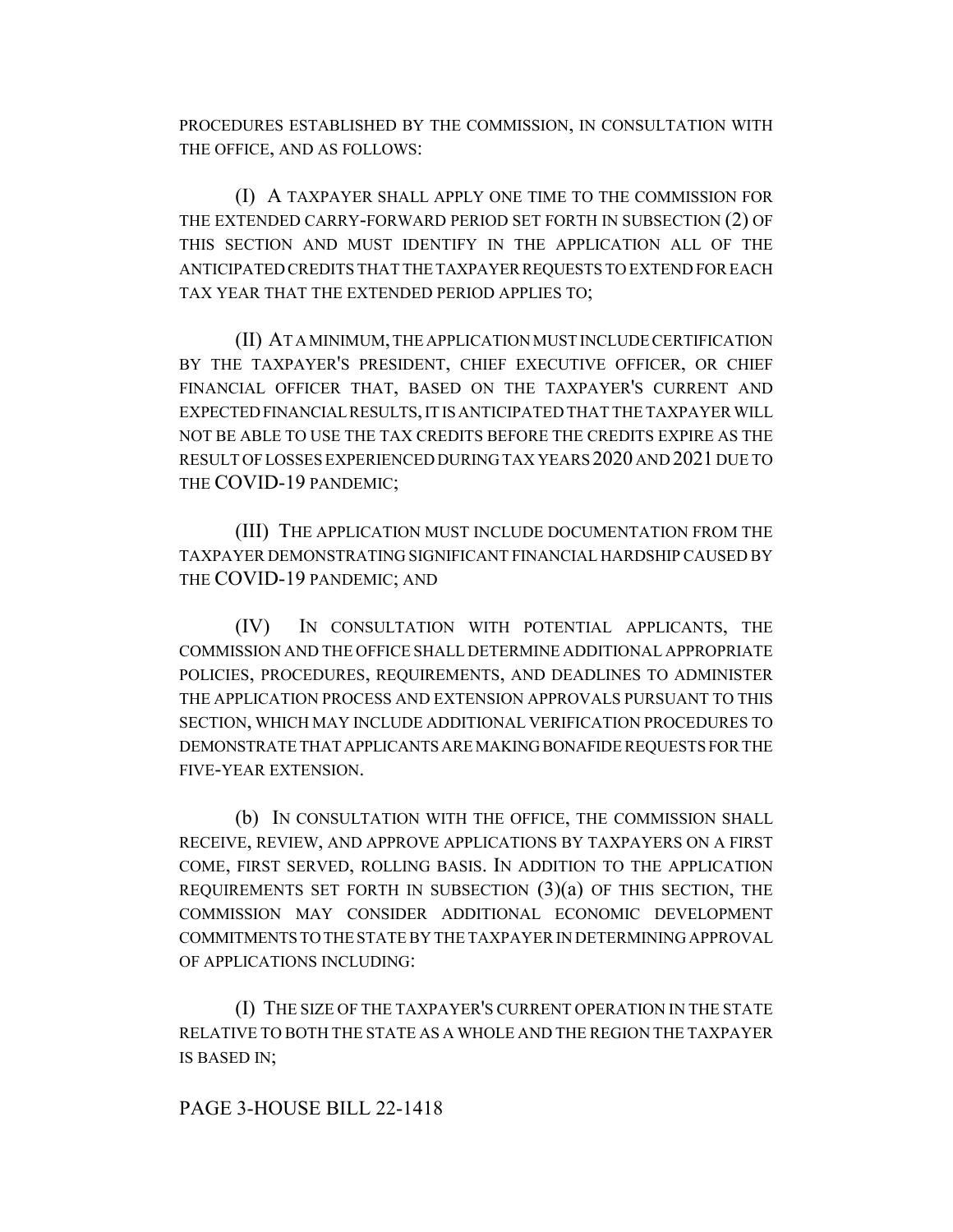(II) ANY STRATEGIC ECONOMIC DEVELOPMENT BENEFITS THAT THE TAXPAYER PROVIDES WITH EXISTING OPERATIONS TO THE STATE IN TERMS OF SUPPLY CHAIN, BENEFITS TO OTHER INDUSTRIES, OR OTHER SPILLOVER BENEFITS THAT THE APPLICANT'S OPERATIONS PROVIDE TO THE STATE OR REGION; AND

(III) ANY ADDITIONAL FORTHCOMING ECONOMIC DEVELOPMENT BENEFITS THAT THE TAXPAYER MAY PROVIDE TO THE STATE OR REGION BASED ON COMMITMENTS THAT THE APPLICANT HAS RECENTLY MADE OR PROPOSES THAT ARE OUTSIDE THE SCOPE OF THE ORIGINAL INCENTIVE AWARD.

(c) WHEN AN APPLICATION IS APPROVED, THE COMMISSION SHALL ISSUE LETTERS TO THE DEPARTMENT OF REVENUE AND APPROVED TAXPAYERS THAT MUST SPECIFY THE TYPE AND AMOUNT OF CREDITS ELIGIBLE FOR THE FIVE-YEAR EXTENSION AND FOR WHAT YEARS IN THE PERIOD THE EXTENSION IS ELIGIBLE.

(4) THIS SECTION IS REPEALED, EFFECTIVE JULY 1, 2035.

**SECTION 3.** In Colorado Revised Statutes, 39-22-531, **amend** (6) and (13) as follows:

**39-22-531. Colorado job growth incentive tax credit - rules**  definitions - repeal. (6) Except as provided in section 24-46-104.3 SECTIONS 24-46-104.3 AND 24-46-107, if the amount of the credit allowed in this section exceeds the amount of income taxes otherwise due on the taxpayer's income in the income tax year for which the credit is being claimed, the amount of the credit not used as an offset against income taxes in the current income tax year may be carried forward and used as a credit against subsequent years' income tax liability for a period not to exceed ten years and shall be applied first to the earliest income tax years possible. Any credit remaining after said period shall not be refunded or credited to the taxpayer.

(13) This section is repealed, effective  $\frac{1}{2}$   $\frac{1}{2031}$  JULY 1, 2042.

**SECTION 4.** In Colorado Revised Statutes, 39-30-104, **amend**  $(2)(c)(III)$  and  $(2.5)$  as follows:

PAGE 4-HOUSE BILL 22-1418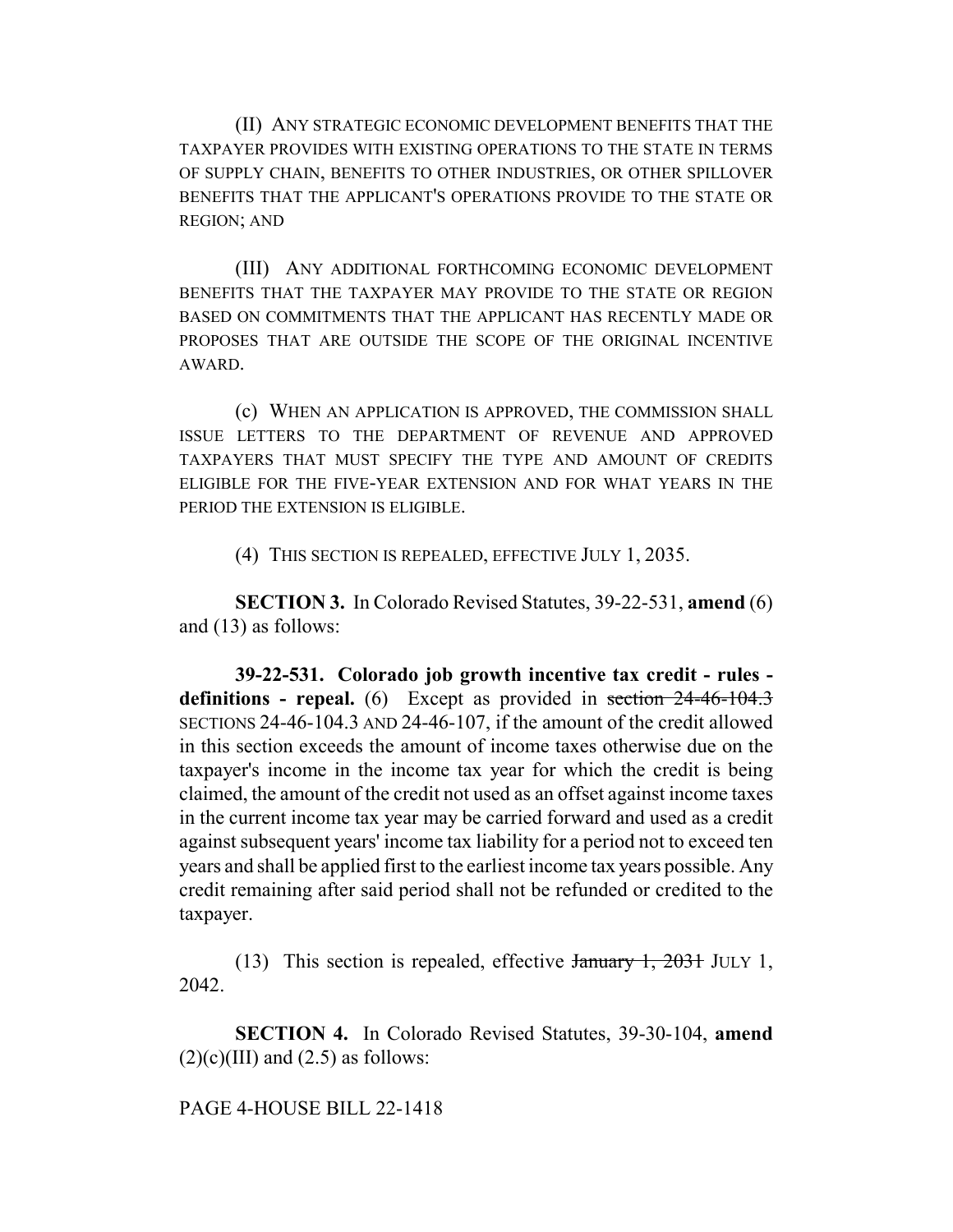**39-30-104. Credit against tax - investment in certain property - definitions.** (2) (c) (III) (A) Except as otherwise provided in section 24-46-104.3 SECTIONS 24-46-104.3 AND 24-46-107 and subsection  $(2)(c)(III)(B)$  of this section, any excess credit allowed pursuant to this subsection (2)(c) shall be an investment tax credit carryover to each of the fourteen income tax years following the unused credit year.

(B) Except as otherwise provided in section  $24-46-104.3$  SECTIONS 24-46-104.3 AND 24-46-107, any excess credit allowed pursuant to this subsection  $(2)(c)$  for a renewable energy investment made in an income tax year commencing before January 1, 2018, shall be an investment tax credit carryover for twenty-two income tax years following the year the credit was originally allowed.

 $(2.5)$  (a) (I) Notwithstanding section 39-22-507.5 (7)(b), EXCEPT AS PROVIDED IN SECTION 24-46-107, and except as otherwise provided in subsections  $(2.5)(a)(II)$  and  $(2.5)(b)$  of this section, any excess credit allowed pursuant to this section shall be an investment tax credit carryover to each of the twelve income tax years following the unused credit year.

(II) EXCEPT AS PROVIDED IN SECTION 24-46-107, any excess credit claimed pursuant to this section for a renewable energy investment made in an income tax year commencing before January 1, 2018, shall be an investment tax credit carryover for twenty income tax years following the year the credit was originally allowed.

(b) (I) Except as provided in subparagraph  $(H)$  of this paragraph  $(b)$ SECTION  $24-46-107$  AND SUBSECTION  $(2.5)(b)(II)$  OF THIS SECTION, a taxpayer that deferred claiming any credit in excess of five hundred thousand dollars during an income tax year commencing on or after January 1, 2011, but prior to January 1, 2014, pursuant to paragraph (b) of subsection  $(2)$  SUBSECTION  $(2)(b)$  of this section shall be allowed to claim the deferred credit as an investment tax credit carryover for twelve income tax years following the year the credit was originally allowed plus one additional income tax year for each income tax year that the credit was deferred pursuant to paragraph (b) of subsection  $(2)$  SUBSECTION  $(2)(b)$  of this section.

(II) EXCEPT AS PROVIDED IN SECTION 24-46-107, a taxpayer is allowed to claim the deferred credit described in subparagraph (I) of this

## PAGE 5-HOUSE BILL 22-1418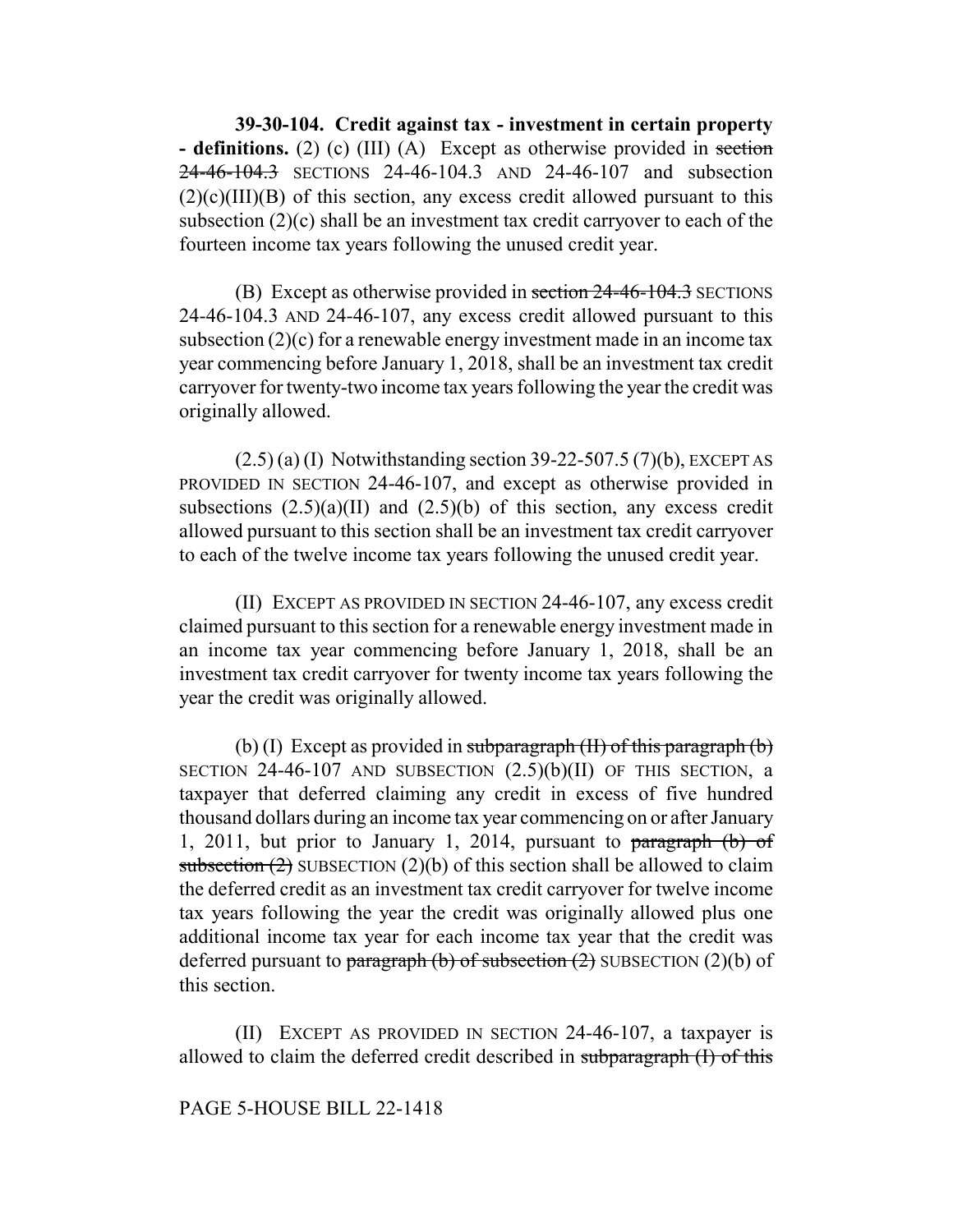paragraph (b) SUBSECTION  $(2.5)(b)(I)$  OF THIS SECTION for a renewable energy investment made in an income tax year commencing before January 1, 2018, as an investment tax credit carryover for twenty income tax years following the year the credit was originally allowed plus one additional income tax year for each income tax year that the credit was deferred pursuant to paragraph (b) of subsection  $(2)$  SUBSECTION  $(2)(b)$  of this section.

**SECTION 5.** In Colorado Revised Statutes, 39-30-105.1, **amend**  $(4)(a)$  as follows:

**39-30-105.1. Credit for new enterprise zone business employees - definitions.** (4) (a) (I) Except as provided in section 24-46-104.3 SECTIONS 24-46-104.3 AND 24-46-107, for any income tax year commencing on or after January 1, 2014, if the total amount of the credits claimed by a taxpayer pursuant to subsections  $(1)(a)(I)$ ,  $(1)(b)$ , and  $(3)(a)$  of this section exceeds the amount of income taxes due on the income of the taxpayer in the income tax year for which the credits are being claimed, the amount of the credits not used as an offset against income taxes in said income tax year is not allowed as a refund but may be carried forward as a credit against subsequent years' tax liability for a period not exceeding five years and is applied first to the earliest income tax years possible. Any amount of the credit that is not used during said period is not refundable to the taxpayer.

(II) Except as provided in section  $24-46-104.3$  SECTIONS 24-46-104.3 AND 24-46-107, for any income tax year commencing on or after January 1, 2014, if the total amount of credits claimed by a taxpayer pursuant to subsections  $(1)(a)(II)$  and  $(3)(b)$  of this section exceeds the amount of income taxes due on the income of the taxpayer in the income tax year for which the credits are being claimed, the amount of credits not used as an offset against income taxes in said income tax year is not allowed as a refund but may be carried forward as a credit against subsequent years' tax liability for a period not exceeding seven years and is applied first to the earliest income tax years possible. Any amount of the credit that is not used during said period is not refundable to the taxpayer.

**SECTION 6.** In Colorado Revised Statutes, 39-30-105.6, **amend** (3) as follows: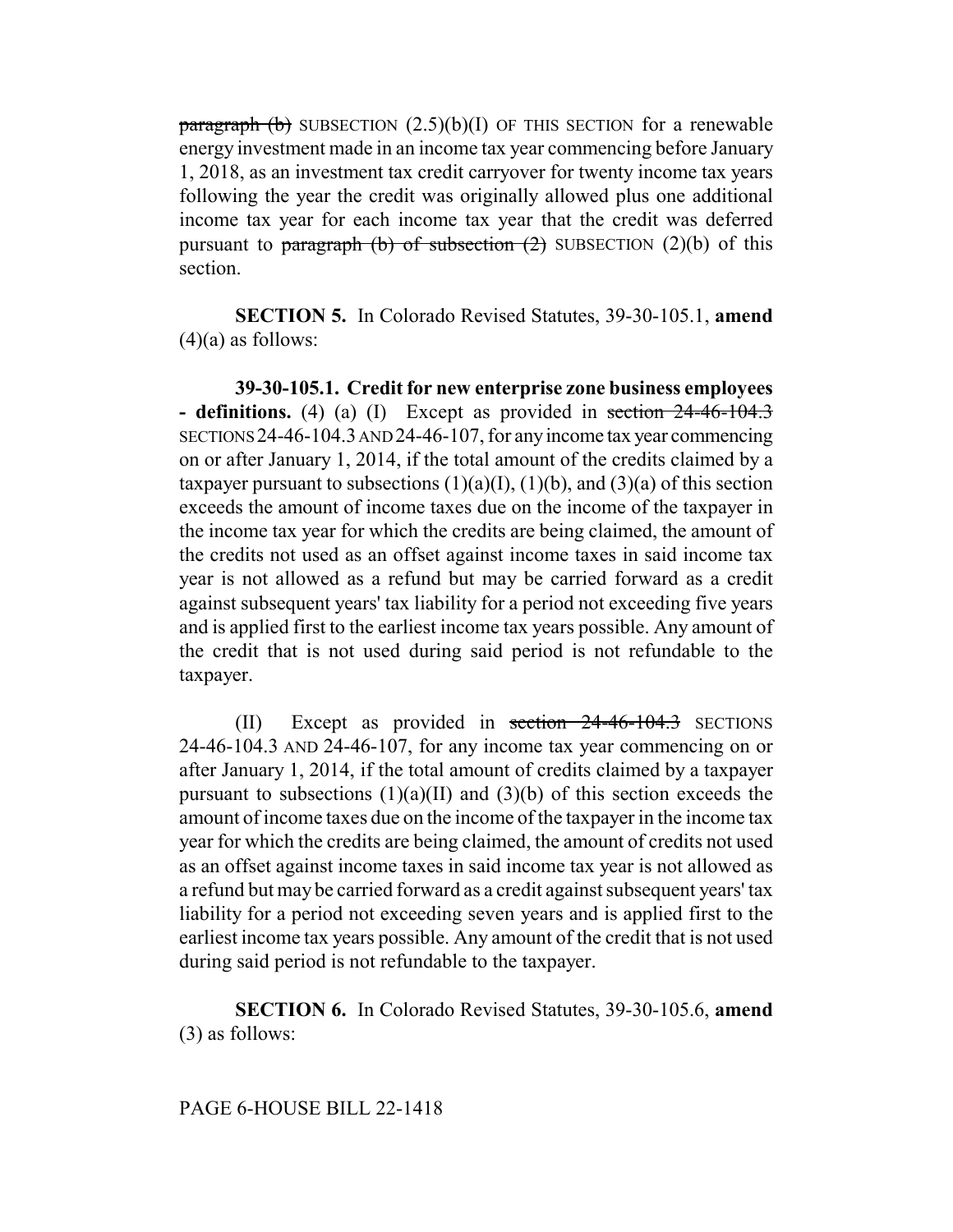**39-30-105.6. Credit against tax - rehabilitation of vacant buildings.** (3) EXCEPT AS PROVIDED IN SECTION 24-46-107, if the amount of the credit allowed pursuant to the provisions of this section exceeds the amount of income taxes otherwise due on the income of the taxpayer in the income tax year for which the credit is being claimed, the amount of the credit not used as an offset against income taxes in said income tax year may be carried forward as a credit against subsequent years' income tax liability for a period not exceeding five years and shall be applied first to the earliest income tax years possible. Any credit remaining after said period shall not be refunded or credited to the taxpayer.

**SECTION 7. Appropriation.** For the 2022-23 state fiscal year, \$18,412 is appropriated to the office of the governor for use by economic development programs. This appropriation is from the general fund and is based on an assumption that the office will require an additional 0.2 FTE. To implement this act, the office may use this appropriation for economic development commission - general economic incentives and marketing.

**SECTION 8. Act subject to petition - effective date.** This act takes effect at 12:01 a.m. on the day following the expiration of the ninety-day period after final adjournment of the general assembly; except that, if a referendum petition is filed pursuant to section 1 (3) of article V of the state constitution against this act or an item, section, or part of this act within such period, then the act, item, section, or part will not take effect unless approved by the people at the general election to be held in